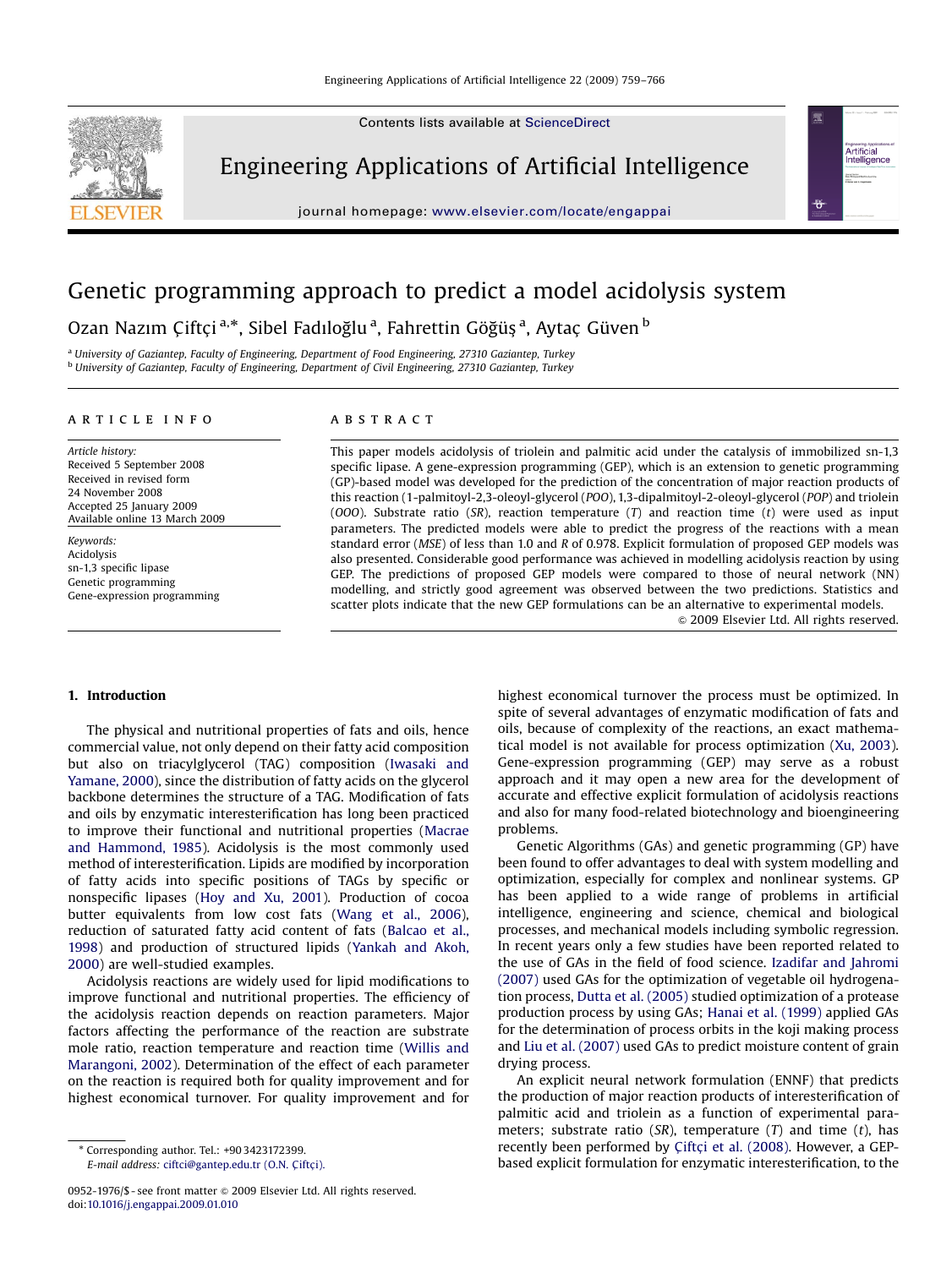best knowledge of the authors, has not yet existed in the literature. Therefore, the purpose of this study is to develop a GEP-based mathematical model for the production of major products of a model interesterification reaction. For this aim, enzymatic interesterification reactions of palmitic acid and triolein were carried out and the amount of major reaction products (1-palmitoyl-2,3-oleoyl-glycero (POO), 1,3-dipalmitoyl-2-oleoyl-glycerol (POP) and triolein (OOO)) were determined. The data taken from experimental study were utilized in training and testing the developed models. The performance of the proposed models was compared to neural networks model developed by Çiftç[i et al. \(2008\)](#page--1-0).

## 2. Materials and methods

#### 2.1. Materials

During this research, triolein ( $\geq$ 99%), palmitic acid ( $\geq$ 98%) and immobilized sn-1,3 specific lipase (Lipozyme IM, immobilized from Mucor miehei, (42 U/g) were used. All solvents used were of HPLC grade.

#### 2.2. Enzymatic acidolysis

Triolein (0.1 mM) and palmitic acid (0.2–0.6 mM) were dissolved in 5 mL hexane in 50 mL erlenmayer flasks. Reactions were carried out with 10% enzyme concentration (based on weight on substrates) in a rotary shaking incubator (New Brunswick Scientific, model Nova 40, USA) at 200 rpm, at 40, 50 and 60 $\degree$ C. The progress of acidolysis was followed over a period of 72 h. In total,  $50 \mu$ L aliquots were withdrawn at certain time intervals from the reaction mixtures into glass vials and stored at  $-20\,^{\circ}\mathrm{C}$ prior to analysis.

## 2.3. Triacylglycerol analysis by HPLC

The triacylglycerol composition of the products obtained from reactions was followed by reversed phase high performance liquid chromatograph (HPLC). Samples were diluted in acetone, filtered and injected to HPLC. HPLC system consisted of quadratic pump (model LC-10ADVP; Shimadzu, Japan) equipped with a column (Sphereclone 5  $\mu$  ODS (2), 250  $\times$  4.6 mm; Phenomenex, USA) with an accompanying guard column (40  $\times$  3 mm id) of the same phase and an ultraviolet (UV) detector (Hewlett Packard Series 1100). Elution was monitored by UV absorbance at 215 nm. The mobile phase consisted of acetone and acetonitrile (50:50, v/v) with a flow rate of 1.0 mL/min. The column temperature was set at 50  $\degree$ C with a column heater (Eppendorf CH-30 column heater).

## 3. GEP model development

#### 3.1. Overview of GP and GEP

GP is a search technique that allows the solution of problems by automatically generating algorithms and expressions. These expressions are coded or represented as a tree structure with its terminals (leaves) and nodes (functions) [\(Koza, 1992\)](#page--1-0). GP applies GAs to a ''population'' of programs—typically encoded as treestructures. Trial programs are evaluated against a ''fitness function'' and the best solutions selected for modification and re-evaluation. This modification–evaluation cycle is repeated until a ''correct'' program is produced.

GEP technique, which is an extension to GP, evolves computer programs (mathematical expressions, decision trees, polynomial constructs, logical expressions and so on). GEP utilizes computer programs all encoded in linear chromosomes, which are then expressed or translated into expression trees (ETs). ETs are sophisticated computer programs that are usually evolved to solve a particular problem and are selected according to their fitness at solving that problem. Via genetic modification, population of ETs is capable of discovering traits and therefore adapting to the particular problem they are employed to solve. This means that, within enough time and setting the stage correctly, a good solution to the problem will be discovered ([Ferreira, 2001a, b](#page--1-0)).

GEP is a full-fledged genotype/phenotype system, with the genotype totally separated from the phenotype, while in GP genotype and phenotype are one entangled mess or more formally, a simple replicator system. As a consequence of this, the full-fledged genotype/phenotype system of GEP surpasses the old GP system by a factor of 100–60,000 [\(Ferreira, 2001a, b](#page--1-0)).

Fig. 1 shows a brief flowchart of GEP. Initially, the chromosomes of each individual of the population are randomly generated. Then the chromosomes are expressed and each individual is evaluated based on a fitness function, and selected to reproduce with modification, leaving progeny with new traits. The individuals of new generation are, in their turn, subjected to some developmental process as, expression of the genomes, confrontation of the selection environment, and reproduction with modification. The process is repeated for predefined number of generations or until a solution is achieved [\(Ferreira, 2001a, b](#page--1-0))

Typical notation of a GEP model is Karva language or Karvaexpression ([Ferreira, 2001a](#page--1-0)). An example for Karva-expression of a two-gene GEP chromosome can be:  $*.\ln.a.b.b + *./.a.b.a$ , where "." Is used to separate elements, In is the natural logarithm



Fig. 1. Brief algorithm of gene-expression programming ([Ferreira, 2001a\)](#page--1-0).